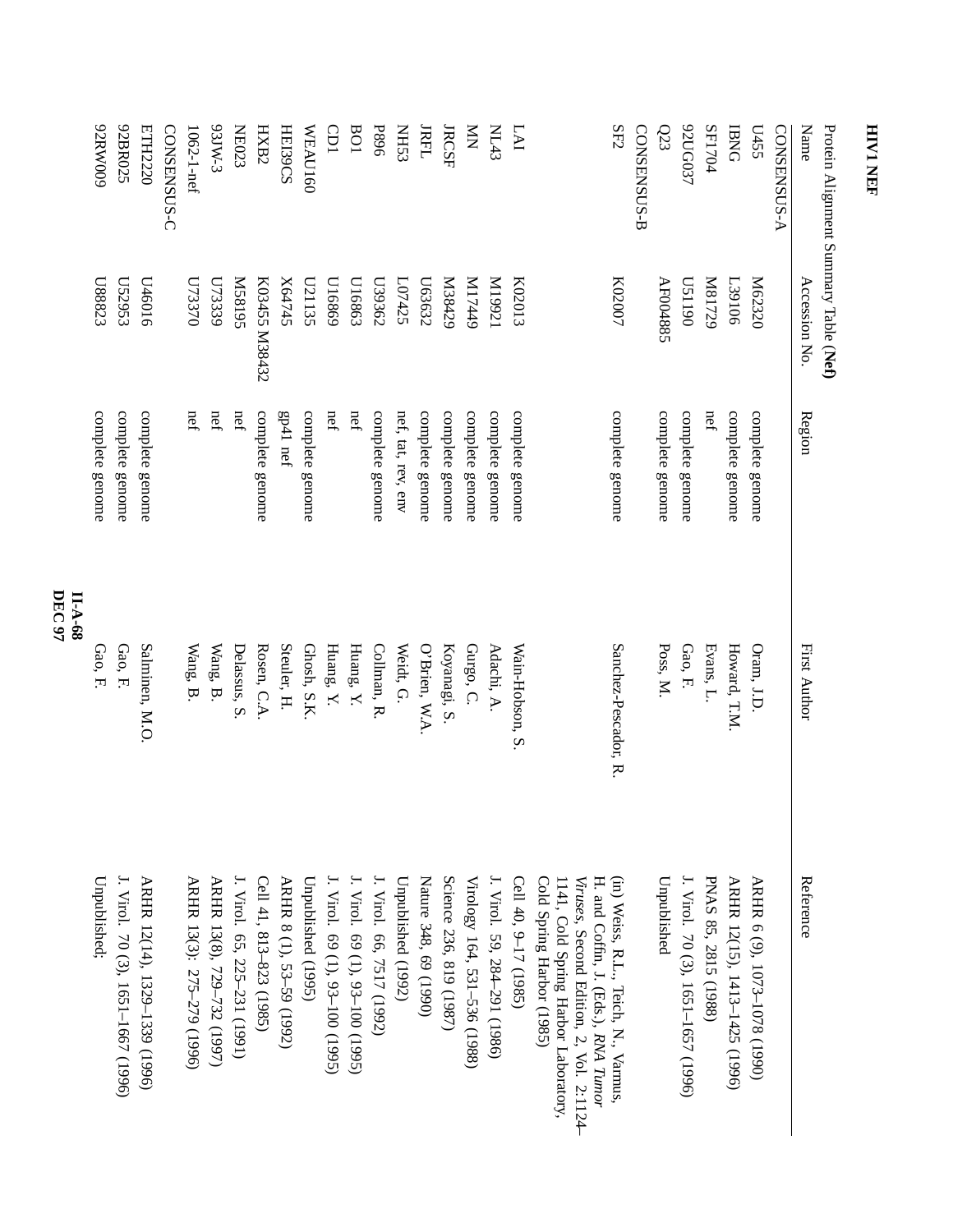| с      |  |
|--------|--|
| ē<br>S |  |

| CONSENSUS-D   |                     |                                                   |                       |                                    |
|---------------|---------------------|---------------------------------------------------|-----------------------|------------------------------------|
| ELI           | K03454              | complete genome                                   | Alizon, M.            | Cell 46, 63-74 (1986)              |
| 9Z            | K03458              | nef, 3' LTR<br>pol, vif, vpr, tat, rev, vpu, env, | Srinivasan, A.        | Gene 52, 71-82 (1987)              |
| <b>NOK</b>    | K27323              | complete genome                                   | Spire, B              | Gene 81, 275-284 (1989)            |
| 84ZR085       | L88822              | complete genome                                   | Gao, F.               | Unpublished                        |
| 94UG114.1     | L88824              | complete genome                                   | Gao, F.               | Unpublished                        |
| CONSENSUS-E   |                     |                                                   |                       |                                    |
| $17 - 38$     | L48904              | nef                                               | Artenstein, A.W       | ARHR 12, 557-560 (1996)            |
| 235-32        | L068 <sup>t</sup> N | nef                                               | Artenstein, A.W.      | ARHR 12, 557-560 (1996)            |
| $74 - 24$     | L78811              | nef                                               | Artenstein, A.W       | ARHR 12, 557-560 (1996)            |
| $89-4$        | 0£6870              | nef                                               | Artenstein, A.W       | ARHR 12, 557-560 (1996)            |
| 90CF402       | 8811SQ              | complete genome                                   | Gao, F.               | J. Virol. 70 (3), 1651–1657 (1996) |
| CM240         | L24771              | complete genome                                   | Carr, J.K.            | J. Virol. 70 (9), 5935–5943 (1996) |
| $9 - 58$      | L48932              | nef                                               | Artenstein, A.W       | ARHR 12, 557-560 (1996)            |
| SSTHTS9       | 6811SQ              | complete genome                                   | Gao, F.               | J. Virol. 70 (3), 1651–1657 (1996) |
| CONSENSUS-F   |                     |                                                   |                       |                                    |
| 93BR0201      | AF005494            | complete genome                                   | Gao, F.               | Unpublished                        |
| 93BR029.2     | E1413               | env, nef partial                                  | Gao, F.               | J. Virol. 70 (3),1651–1657 (1996)  |
| L40561        | AF005496            | complete genome                                   | Gao, F.               | Unpublished                        |
| CONSENSUS-G   |                     |                                                   |                       |                                    |
| 92NG083.2     | U88826              | complete genome                                   | Gao, F.               | Unpublished (1997)                 |
| 92NG003.1     | L88825              | complete genome                                   | Gao, F                | Unpublished (1997)                 |
| CONSENSUS-O   |                     |                                                   |                       |                                    |
| <b>ANT70C</b> | L20587              | complete genome                                   | Vanden Haesevelde, M. | J. Virol. 68 (3), 1586–1596 (1994) |
| MVP5180       | L20571              | complete genome                                   | Gurtler, L            | J. Virol. 68, 1581–1585 (1994)     |
| CONSENSUS-CPZ |                     |                                                   |                       |                                    |
| CPZGAB        | Y52154              | complete genome                                   | Huet, T.              | Nature 345 (6273), 356–359 (1990)  |
|               |                     |                                                   |                       |                                    |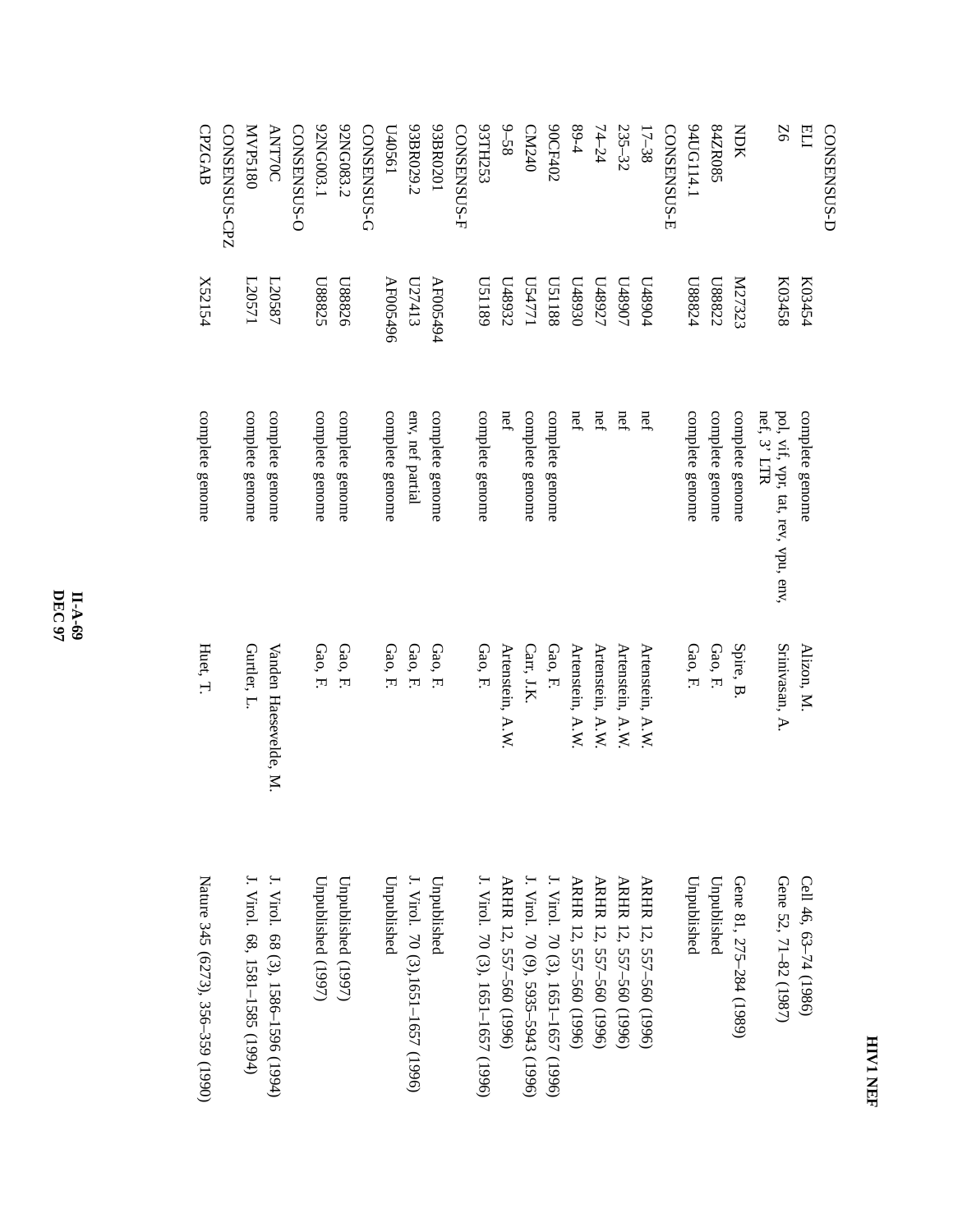$\frac{H-A-70}{\text{DEC~97}}$ 

| MVP5180<br>O-SOSMESNO<br>0 L.L.N<br>$C = 93NEDO3$<br><b>OCR056</b><br>G_92NG083<br>3BR0201<br><b>D-SISNESNO</b>                                                                                                                                                                                                                                                                 | 0 B ZM<br>0CF402<br>$6 - 6$<br><b>A-SOSNESNO</b><br>$4 - 24$<br>3TH253<br>$\frac{1}{8}$<br>$35 - 32$<br>$7 - 38$                                                                                                                                                     | -SQSNREWSO<br>4ZR085<br>딪<br>Q-SOSMENSOO<br>ONSENSUS-C<br>H<br>TH2220<br>40G1141<br><b>C_92RW009</b><br>2BR025<br>闰                                                                                                                                                                                                                   | SF2<br><b>P896</b><br>PO1<br>E 4 1<br>ENB2CG<br>S <sub>ER</sub><br>NEFCA<br><b>TRET</b><br>IY<br>SOSNESNO;<br>EAU160-open<br><b>IE023</b><br><b>TRCSF</b><br>F07794<br>1455<br>$062 - 1 - NEE$<br>20G037<br>$3JW-3$<br>33<br>A-SUSMENS<br>₩                                                                                                                                                                                                                                                                                                                                                                                                                                                                                                                                                                                                                                                                                                                                                      |                  |
|---------------------------------------------------------------------------------------------------------------------------------------------------------------------------------------------------------------------------------------------------------------------------------------------------------------------------------------------------------------------------------|----------------------------------------------------------------------------------------------------------------------------------------------------------------------------------------------------------------------------------------------------------------------|---------------------------------------------------------------------------------------------------------------------------------------------------------------------------------------------------------------------------------------------------------------------------------------------------------------------------------------|--------------------------------------------------------------------------------------------------------------------------------------------------------------------------------------------------------------------------------------------------------------------------------------------------------------------------------------------------------------------------------------------------------------------------------------------------------------------------------------------------------------------------------------------------------------------------------------------------------------------------------------------------------------------------------------------------------------------------------------------------------------------------------------------------------------------------------------------------------------------------------------------------------------------------------------------------------------------------------------------------|------------------|
| NALR-GKFE<br>-NA??<br>-PKF?<br><b>SRMG</b><br>$S-TV$<br>5-IV-<br>-TV-<br>ΞV-<br>ST-<br>$A-V$ – $-$<br>$\dot{\epsilon}$ - $\Delta \dot{\epsilon}$ $\dot{\epsilon}$<br>$-5$<br>$\ddot{\ddot{\delta}}$<br>$-$ R-?<br>-<br>H-R-T<br><b>IRQT</b><br><b>IRQT</b><br><b>IRQT</b><br>남<br>-                                                                                             | $S-TV-$<br>SCIV-<br>$S-TV-$<br>3-IV-<br>$-1_V$<br>$-1\Lambda$ -<br>$-1\Lambda$<br>$-LA$ -<br>$-LV-$<br>$-5V$<br>$-50$ .<br>$-50$ .<br>-vo<br>-vo<br>δV.<br>$CV -$<br>KI-QT.<br>K1-KT<br>-IRQT<br>$L^2 - 7$<br>$L^2 - L$<br>$-5 - 1$<br>π<br>ΔT<br>カード                | МI.<br>c-pv-<br>-PV-<br>コーエマード<br>$-17$<br>$-1A-1$<br>$-1\Lambda$<br>$-1A$<br>$-1V-$<br>$-4A$<br>$-1-$<br>-LA-<br>$-55$<br>IR-<br>$T-R-T$<br>$I - qT$<br>님<br>나<br>LOGT<br>부                                                                                                                                                          | MGGI WSKRSGSGWPAIRERMKRA<br>KR<br>$S - 1V - 8$<br>SCIV-<br>$S-TV-$<br>$S - \Lambda I -$<br>$S-VV-$<br>-KI-<br>$-1\Lambda$ -S<br>H-VP·<br>$S - 1V$<br>K-RVE<br><b>RAE</b><br>$-LA$<br>$\cdot$ VT –<br>$-MG-$<br>$-\Delta b -$<br>RDD-TTV<br>$-M-$<br>$\Delta L = -L\Delta$<br>$\sim$<br>$\frac{1}{1}$<br>$\text{ATV}-$<br>-TO<br><b>STV</b><br>STV.<br>넊<br>TNT<br>-LA-<br>-TV.<br>-A1-<br>日へ上<br>RR-<br>천<br>∻ٍ<br>RETT<br>R-<br>ᆽ<br>ᆽ<br>ヵ<br>주<br>ᆽ                                                                                                                                                                                                                                                                                                                                                                                                                                                                                                                                           | nyristylation    |
| -R-TPPT<br>C-PEPER--C-P<br>きっちょう こーローロー<br>ن ن<br>t                                                                                                                                                                                                                                                                                                                             | I-QT<br>ن:<br>ن:<br>PVAEERQTPA-<br>ᠸ                                                                                                                                                                                                                                 | 32-333533<br><b>IRKH</b><br>IR-TDPRET.<br>IR-T???????<br>IRKTDPREREP<br>$\vdots$                                                                                                                                                                                                                                                      | <b>IRQTPARERTROA</b><br>-<br>50-<br>$-RO-FPPAA$<br>팀<br>ep?<br>EP. RENRRA<br>EPAA<br>EPA<br>EPAADR<br>EPATDR<br>EPA.<br>$X = -L - K$<br>--Ldd<br>i<br>T                                                                                                                                                                                                                                                                                                                                                                                                                                                                                                                                                                                                                                                                                                                                                                                                                                          |                  |
| SPPQ.0-C<br>-- 10<br>$-1 - 1$<br>$ABQ-$<br>$-5.5$<br>ή,<br>Ю<br>변<br>- ERR-<br>DRR-<br>-?R-G-?<br>$\frac{1}{K}$<br>−R−<br>$-AR-G-P$<br>ードー<br>LR-G                                                                                                                                                                                                                              | P<br>Ю<br>Ģ<br>Ю<br>ю<br>eRR-<br>∪<br>$N - 7 - 0$<br>$\overline{\mathrm{A}}$<br>₹-<br>$\overline{z}$                                                                                                                                                                 | U<br>∪<br>U<br>$-5A - Q - SD - Y - -$<br>$- - \nabla$<br>$-5-8$<br>$a - 2 -$<br>∪<br>ā<br>団<br>$-7 - 7 - 0$<br>$-5$                                                                                                                                                                                                                   | EPAAEGVGAVSRDLAKHGAITSSN<br>母<br>∀<br>⊅<br>চ<br>Ģ<br>Q<br>면<br>団<br>固<br>団                                                                                                                                                                                                                                                                                                                                                                                                                                                                                                                                                                                                                                                                                                                                                                                                                                                                                                                       |                  |
| $V-IN-TRST-RA-1$<br>HTPQ-<br>HTPQ-<br>HTPQ<br>TRA--<br>$FAT - -P - -R$<br>$TAQT-P--A$<br>$FA-9$ - $P$ - $R$<br>$P-LA$<br>$-ATTT-$<br>$-ATYH -$<br>固<br>SH?.?<br>SHQ.E<br>$-Q$ .EN.S.<br>Ħ<br>固<br>団                                                                                                                                                                             | Irr?<br>p<br>י<br>Ė<br>固<br>固<br>Ω                                                                                                                                                                                                                                   | STPA-<br>TAST-<br>LAST-DT-A-<br>TPS-<br>rpA--<br>LATT--A-A-AF<br>FRDT-<br>-edi<br>LAQT-DA-A<br>La?T-<br>ヤー<br>– – A<br>Ъ<br>$\mathcal{D}$<br>Ħ<br>固<br>Q.E<br>団<br>団                                                                                                                                                                  | TAA-<br>TAAT-<br>$TAAT--A-A$<br>$FAAT-X--A$<br><b>TAA-</b><br>$TAAT - A - A - A - E$<br>TAAT-<br>TAAT<br><b>LAAT</b><br><b>TAAT</b><br><b>LAAT-</b><br><b>LAA-</b><br>ENNADCVWLK.AQE.<br>$I-HPSYA--E$<br>--SABS--<br>7-RPS-T<br>51<br>$-A-A$<br>-- A-<br>-- AV<br>ーヤー<br>-<br>♭<br>$-4-$<br>I<br>固<br>固<br>ወ<br>ወ<br>固<br>S-KG#                                                                                                                                                                                                                                                                                                                                                                                                                                                                                                                                                                                                                                                                  |                  |
| D.SD<br>:2. S?<br>.<br>-<br>-<br>Ģ<br>$\overline{A}$<br>ن.<br>!<br>$\sum_{i=1}^{n}$                                                                                                                                                                                                                                                                                             |                                                                                                                                                                                                                                                                      |                                                                                                                                                                                                                                                                                                                                       | 9<br>胃<br><b>VGFPVRP</b>                                                                                                                                                                                                                                                                                                                                                                                                                                                                                                                                                                                                                                                                                                                                                                                                                                                                                                                                                                         | SH3-binding      |
| 면<br>-<br>$\frac{1}{1}$<br>$\Delta - \zeta - \zeta$<br>$\frac{1}{2}$<br>$-6 - \Lambda - -$<br>습<br>먹<br>.<br>모<br>$\frac{1}{2}$<br>J.<br>4<br>÷,<br>÷,<br>$\mathsf I$<br>$- - + - - - - -$<br>$\frac{1}{1}$<br>$\frac{1}{1}$<br>$\frac{1}{2}$<br>J.<br>$\frac{1}{1}$<br>т<br>j<br>- 1<br>- 1<br>-<br>щ<br>$\frac{1}{1}$<br>ŧ<br>$\frac{1}{1}$<br>-1<br>J.<br>I.<br>$\mathbf{I}$ | $\frac{1}{2}$<br>п<br>$-6-5$<br>$-1 - 1 - 1 - 1$<br>$\mathbf{I}$<br><u>ဂု</u><br>់<br>មុ<br>$\frac{1}{2}$<br>$-1 - H - -1 - -D -$<br>$\frac{1}{4}$<br>Ţ<br>$\frac{1}{1}$<br>Ť<br>।<br>ਯੂ<br>囡<br>피<br>$\frac{1}{1}$<br>$- - R - -$<br>$\frac{1}{1}$<br>$\frac{1}{1}$ | $-1 - 2 - 1 - 1$<br>-- AV --- H -- H --<br>$-E-V--$<br>$-1 - 1 - -1 - -1 - 5$<br>$E-V---$<br>$L-V$ - $-$<br>E-L-----<br>$-1 - 4 - 9$<br>$- -\Lambda - -$<br>$\blacksquare$<br>$\frac{1}{1}$<br>$\mathsf I$<br>$\frac{1}{1}$<br>$- - KK - - - -$<br>$\frac{1}{1}$<br>$\overline{\phantom{a}}$<br>$\blacksquare$<br>Ţ<br>$\blacksquare$ | VPLRPMTYKAAHDLSHFLKEKGGLEGLIYSQKRQDIL<br>$-SR-XR$ -<br>$--------------$<br>$- - - - - - - - -$<br>$-1 - 4 - 4 - 5 - 7$<br>$- - - - - - - -$<br>$- - - - - - - -$<br>$G - V - -$<br>$- - \Lambda - -$<br>$- -\Lambda - -$<br>$-1$ - $-1$<br>$-1$ - $-1$ - $-1$<br>$-4 - 7 -$<br>나<br>구<br>$\frac{1}{1}$<br>÷,<br>$-4-$<br>$-\Delta$ -<br>$\frac{1}{1}$<br>ţ<br>$\mathbb{L}$<br>$\mathbb{L}$<br>T<br>д<br>$- - B - -$<br>Ţ<br>1<br>$\begin{array}{c} \n\cdot & \cdot \\ \n\cdot & \cdot \\ \n\cdot & \cdot \n\end{array}$<br>Ţ.<br>ı<br>$\begin{array}{c} 1 \\ 1 \\ 1 \end{array}$<br>Ħ<br>1<br>$\frac{1}{1}$<br>$\frac{1}{1}$<br>$\frac{1}{1}$<br>$\frac{1}{1}$<br>$\mathbf{I}$<br>-1<br>$\mathbb T$<br>$\frac{1}{1}$<br>$\frac{1}{1}$<br>$\frac{1}{4}$<br>÷.<br>Ţ                                                                                                                                                                                                                                |                  |
| $\frac{1}{4}$<br>$-1$<br>$-1 - 1 -$<br>$\frac{1}{\sqrt{1}}$<br>$-1$<br>i<br>٠v<br>$-H$ $-H$ $-H$ $-$<br>$-1$ $-1$ $-1$ $-1$<br>$- - - KQ - - - -$<br>$-1 - K + -$<br>$-K$ $\zeta$ $-$<br>--KR--E-<br>$-H--H$<br>$-H$ - $-HH$ -<br>I.<br>J.                                                                                                                                      | $\frac{1}{1}$<br>$-1 - 1 -$<br>$-1 - 2 - 1 - 2 - 1 - 1$<br>$\mathbb T$<br>$\sf I$<br>$-K$ ?--e-                                                                                                                                                                      | Ł<br>$\frac{1}{1}$<br>- - Q - - - - - - K K - - - E -<br>$- - - - - - - -$<br>$\frac{1}{1}$<br>$\mathbb{L}$<br>$-2M-P$ - $-$ E -<br>- - N - - - - H -<br>$-12 - 72 - 72 - - - - - 171 -$<br>$-1N - K - - - - - -$<br>$-1 - 1 - 1$<br>$-1 - 7 - 1$<br>$---k---$<br>$-K - -K - -$<br>$\frac{1}{1}$                                      | $\frac{1}{1} - \frac{1}{1} - \frac{1}{1} - \frac{1}{1} - \frac{1}{1} - \frac{1}{1} - \frac{1}{1} - \frac{1}{1} - \frac{1}{1} - \frac{1}{1} - \frac{1}{1} - \frac{1}{1} - \frac{1}{1} - \frac{1}{1} - \frac{1}{1} - \frac{1}{1} - \frac{1}{1} - \frac{1}{1} - \frac{1}{1} - \frac{1}{1} - \frac{1}{1} - \frac{1}{1} - \frac{1}{1} - \frac{1}{1} - \frac{1}{1} - \frac{1}{1} - \frac{1}{1} - \frac{1$<br>ł.<br>$\begin{array}{c} 1 \\ 1 \\ 1 \end{array}$<br>$\frac{1}{1}$<br>$\frac{1}{1}$<br>$\frac{1}{1}$<br>$\frac{1}{1}$<br>$\frac{1}{1}$<br>ŧ<br>-<br>$\frac{1}{1}$<br>$-1 - 1 - 1 - 1 - 1 - 1$<br>$D - x - - - - - - - - -$<br>$\mathsf I$<br>$\frac{1}{\sqrt{2}}$<br>$- -$<br>$\mathbb T$<br>$-1 - 1 - 1$<br>$-HM--$<br>$-HM-$<br>$-1 - 1$<br>$-H-1$<br>$-1$<br>$\frac{1}{1}$<br>$\frac{1}{1}$<br>- H - - - - - -<br>$\frac{1}{1}$<br>T<br>$\overline{\phantom{a}}$<br>I<br>I<br>$-\frac{1}{2}$<br>l.<br>ł<br>ŧ<br>J<br>ì<br>÷.<br>ø<br>ţ<br>トーー<br>円!<br> <br>I<br>固<br>T<br>$\mathbf{I}$ | polypurine tract |
| 110<br>111<br>116<br>LII<br>113<br>115<br>$\frac{8}{1}$<br>96                                                                                                                                                                                                                                                                                                                   | 106<br>108<br>110<br>108<br>108<br>116<br>108<br>108<br>108                                                                                                                                                                                                          | 106<br>110<br>L <sub>1</sub> 1<br>108<br>110<br>107<br>119<br>111<br>116<br>E<br><b>LI1</b>                                                                                                                                                                                                                                           | 108<br><b>119</b><br>108<br>110<br>110<br>111<br>110<br>120<br>112<br>110<br>110<br>114<br>110<br><b>110</b><br>110<br>105<br>112<br>110<br>110<br>114<br>119<br>120                                                                                                                                                                                                                                                                                                                                                                                                                                                                                                                                                                                                                                                                                                                                                                                                                             |                  |

**HIVI NEF**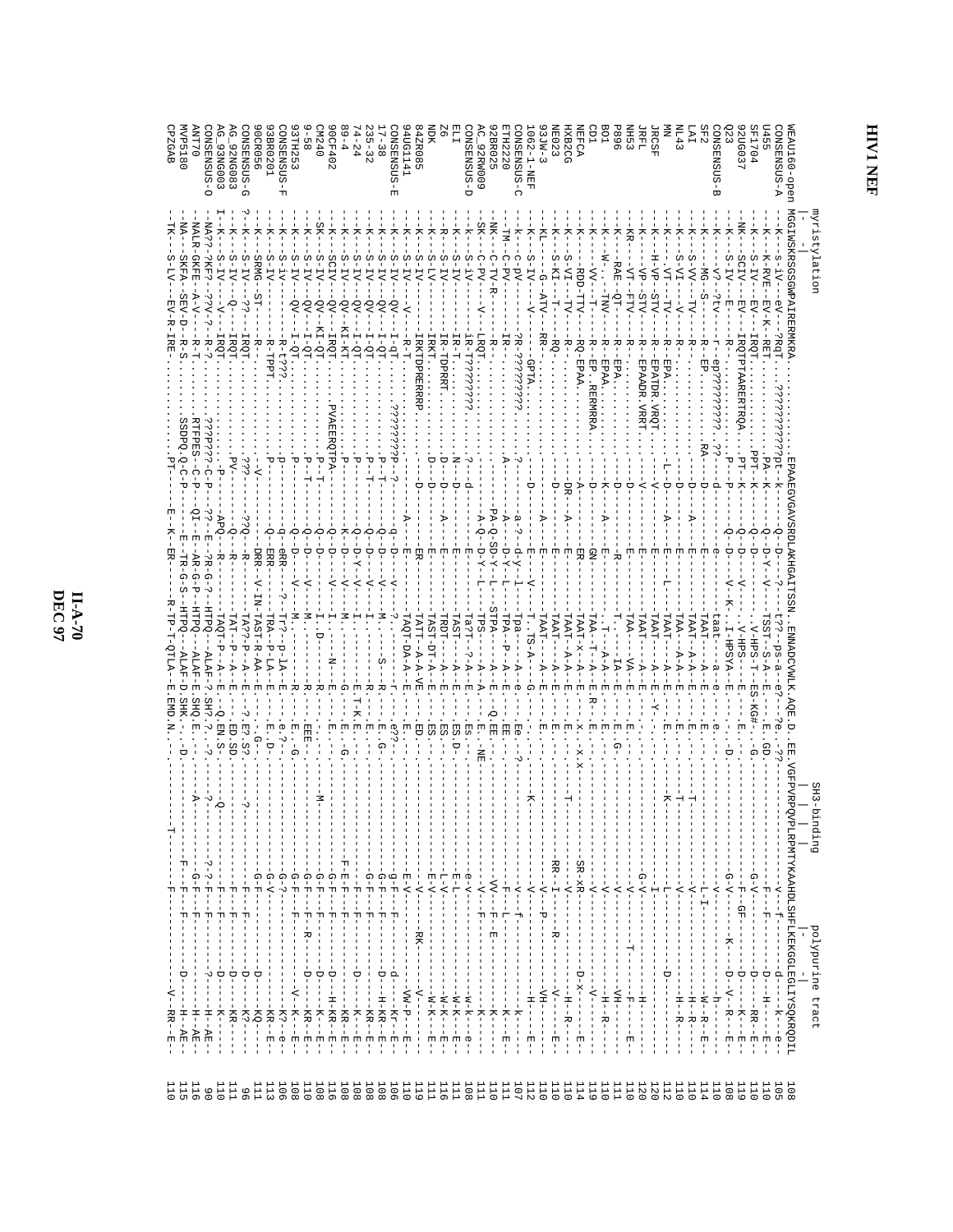$\frac{H-A-71}{\text{DEC~97}}$ 

|                                |                                                                                                               | Beta<br>uxn <sub>1</sub> |                | SH3-binding                                     |                                          |                                                              |                                                                 |                                      |
|--------------------------------|---------------------------------------------------------------------------------------------------------------|--------------------------|----------------|-------------------------------------------------|------------------------------------------|--------------------------------------------------------------|-----------------------------------------------------------------|--------------------------------------|
| EAU160-open<br><b>ONSENSUS</b> | DLAVYNTINGEFPDAVNYNTPGPGTRY. PLOFGWGFYLJVPVDPYN, EANEGEMNSLLHPMSLLHGMDPHEKEVLWANNAN, EANEGEFPLYSTER FRYFTSTRY |                          |                | ロー・ロー                                           | ä                                        |                                                              |                                                                 |                                      |
|                                |                                                                                                               |                          |                | $D - A E$                                       | ICQ-                                     |                                                              |                                                                 | EY.                                  |
| 20G037<br>F1704                | Ż<br>                                                                                                         |                          |                | UBUR-<br><b>ローロー・ロー</b><br>KDTV--               | TCQ-<br>ICQ.                             | ローー ローカ<br><b>EXRKT-</b>                                     | S<br>-RV-K-<br>LK-R-Q-M-                                        | $-LA$<br>$-LA$                       |
|                                | $-K-$                                                                                                         |                          |                | ローロロー<br>$K-T-$                                 | $-5C0$                                   | E-R-                                                         | ₩<br>LK-R                                                       | $-Mz$ .                              |
| SF2<br>-SUSNERNOC<br>ώ         | $-5$                                                                                                          |                          |                |                                                 |                                          | $F - T$                                                      |                                                                 | ÷.                                   |
| F                              | $-\vec{X}$                                                                                                    |                          |                |                                                 |                                          | P-R--<br>$E - R$<br>$V - R$                                  | ヵ                                                               | $\ddot{\cdot}$                       |
| SP 71                          | $-5$                                                                                                          |                          |                | ÷<br>ن<br>ب                                     |                                          | $P-R$ --<br>田-R<br>R                                         | ヵ                                                               |                                      |
|                                | $-\vec{X}$                                                                                                    |                          |                | K--                                             | $\frac{1}{\mathcal{Q}}$                  | $P-R$ - $R$                                                  |                                                                 |                                      |
| <b>IRFL</b><br><b>JRCSF</b>    | $\ddot{x}$                                                                                                    | $\Delta - F$<br>H<br>뇌   |                | $-1$                                            | ∩<br>م.<br>أ                             | $LR-P-$<br>모<br>田上氏                                          |                                                                 | $\overline{X}$ .                     |
| S <sub>ER</sub>                | $\dot{x}$                                                                                                     |                          |                | G-DE---<br>$-5 -$                               |                                          | <b>HR-H-R-</b><br>$-K - R$                                   | Ξ                                                               | $-X$ -                               |
| 968                            |                                                                                                               |                          |                | $-DEG-$ .<br>- NH - ロー                          | $-5M$                                    | $\mathbf{VE}-\mathbf{S}-\mathbf{RQ} - \mathbf{V}-\mathbf{R}$ | ₩                                                               |                                      |
|                                | $-\frac{1}{A}$                                                                                                |                          |                |                                                 |                                          | г-R-<br>E-R-                                                 | ₩<br>$-X - 0 - N -$                                             | $-K - N$                             |
|                                | $-K-$                                                                                                         |                          |                | xxX-------x--                                   |                                          | $N - P - R -$<br>별                                           | ᆽ                                                               | $N - 7$                              |
| EFCA<br><b>XB2CG</b>           | $\overline{K}$                                                                                                |                          |                | $-X$                                            |                                          | ロードー<br>$x - x - -$<br>ヨー氏<br>$\sum_{i=1}^{n}$               | $-X-X$ -<br>₩                                                   | $\cdot - \cdot \cdot -$              |
| E033                           | $-5$                                                                                                          |                          |                |                                                 |                                          | 円 - ヤー                                                       | S                                                               | $-X$ -                               |
| $3JW-3$<br>$082 - 1 - MEE$     | $-7-$<br>$-7-$                                                                                                |                          |                | $-5 - E$                                        |                                          | 1E-1-F-R<br>언<br>$N-KI$                                      | -<br>トー                                                         | $-1.74$<br>$K - X -$                 |
| ONSENSUS-C                     | $-5$                                                                                                          |                          |                |                                                 |                                          | E-edr-                                                       | $u - x x -$                                                     |                                      |
| LH2220                         | $-1$                                                                                                          |                          |                | <b>D-SE</b>                                     | á<br>ー<br>ナー                             | E-EDR-<br>$X -$                                              | -H-HH-HH                                                        | $-K$ -                               |
| C_92RW009<br>2BR025            | $\frac{1}{4}$<br>$\frac{1}{2}$<br>$-5 -$                                                                      | くー                       |                | ロードド<br>D-RE.                                   | $\overline{C}$                           | E-EDR-<br>E-SHR-<br>ρ                                        | $-1$ $-1$ $-1$ $-1$ $-1$<br>-RR-M                               | $-1.7 -$<br>$-1 + 1$                 |
| <b>G-SOSNESNG</b>              | $\overline{u}$                                                                                                |                          | $\dot{\sigma}$ | $-d-c$ .                                        | $-i$ c $Q$ -<br>$-5 - 7$                 | $2 - R - N - R$                                              | $K-K$<br>$\frac{1}{1}$                                          | $-5y -$                              |
|                                | $-1$                                                                                                          |                          | $\overline{H}$ | D-QE                                            | $-501$                                   | E-P-RO--<br>$K-K-K-K-K$                                      | <b>H-K---N--</b>                                                | $N- X.A -$                           |
|                                | ż                                                                                                             |                          | н<br>青         | ロード圧<br>- 11 - 1 - 11 - 0                       | $-600-$                                  | 因ー コーカー<br>$K-K-K-K-K$                                       | $-E-K$<br>$- -M - -$                                            | $-LX$ -                              |
| 12R085                         |                                                                                                               |                          | Ю<br>固         | D-QE<br>メーユーーローロ<br>ユーヌーロー                      | $-5CQ -$<br>$-000 -$                     | ローロード<br>シーヒーロード<br>$-K-K-K$                                 | $-{\bf K}-{\bf K}-{\bf K}-{\bf K}-$<br>$L.E-K$<br>$\frac{1}{1}$ | $-KA$ -                              |
| EDG1141                        |                                                                                                               |                          |                | -<br>-<br>-<br>-                                | i<br>D-C<br><b>DNI</b>                   | E-P-R-<br>V-R-N-R                                            | E-K-KMK-                                                        |                                      |
| -SUSNERS<br>固                  |                                                                                                               |                          |                | $R - K -$                                       | $\frac{1}{\Omega}$                       | $I = -e - T$                                                 | ά<br>--Rk-1                                                     |                                      |
| $-38$                          |                                                                                                               |                          |                | ローロー<br>$-1$                                    | $\frac{1}{\Omega}$                       | ローローマー                                                       |                                                                 | $\overline{z}$ .                     |
| $35 - 32$<br>$1 - 24$          | ź                                                                                                             |                          |                | - マーヌ田<br>DSGE<br>E<br>- - D - KE - -<br>$-N-K$ | C<br>◠                                   | $IR-ER-RE$<br>E-R                                            | --RQ-T<br>$-$ BK $-1$                                           | $\overline{K}$ .                     |
| 9 – 4                          | ż                                                                                                             |                          |                | ロードド<br>$-5 - K -$<br>$-5C$                     |                                          | 님<br>면 -                                                     | --RK-1                                                          |                                      |
| <b>OCF402</b>                  | $\frac{1}{2}$                                                                                                 |                          |                | - ロード圧<br>$-L-K-$                               | $\frac{1}{\Omega}$                       | L – D – R                                                    | C<br>--RR-1                                                     |                                      |
| 0 \$ 2 M<br>$-58$              | ź<br>ź                                                                                                        | ∪                        |                | D-RE<br>DQRE<br>$-1 - 7 - 7 - 7$<br>$-5 - K -$  | $\frac{1}{\Omega}$<br>$\frac{1}{\Omega}$ | $I B - F - R$                                                | $-177$<br>خ<br>۱                                                | $\overline{X}$ .<br>$\overline{K}$ . |
| 3TH253                         |                                                                                                               | 푸                        |                | D-RE<br>$-1 - K -$                              | Ω                                        | - E - E - E                                                  | -<br>- K-                                                       | $-FAX -$                             |
| <b>ONSENSUS-F</b>              | $-7-$                                                                                                         |                          |                | ここ田<br>ن.<br>ا                                  |                                          | ローコ<br>ن.<br>- ب                                             | ᆽ<br>$-2.5 -$                                                   | $-3.3 - 5$                           |
| 3BR0201                        | $- X -$                                                                                                       |                          | $-LM -$        | <b>ローローロー</b><br>$K -$                          | ∩                                        | - <sub>면</sub> – 면 ) –<br>$K - E$                            | ᆽ<br>$-1 - 1R - T$<br>$- - -$ B $-$                             | $-L++T-$                             |
| <b>OCR056</b><br>D-SOSNESNO    | $\frac{1}{2}$<br>$-K-$                                                                                        | 中                        | ÷<br>Τ-?       | N-QE-                                           | ICQ-                                     | 2日-2DR<br>E-DGR<br>$V - R -$                                 | J<br>Q<br>₩<br>$-NK-$<br>$\frac{1}{2}$                          |                                      |
| 92NG083                        |                                                                                                               |                          | 부              | ド                                               | <b>ICQ</b>                               | $V - R - N - S$                                              |                                                                 |                                      |
| 93NG003                        | ź                                                                                                             |                          | Г – R –        |                                                 | ICQ-                                     | LE – ADR –<br>$\sum_{k=1}^{n}$                               | S<br>-RR-1<br>÷                                                 |                                      |
| O-SOSNEXC                      |                                                                                                               | ᅿ                        | ۲<br>ا<br>ᡛ    | S?-EA-RLG-T?-2A?                                | AC?-                                     | 2日-2日1-1-1-1-2                                               | -RS-G?T-?<br>$-333 -$                                           | $2 - 3 - 3$                          |
| 0.11N<br>/P5180                |                                                                                                               |                          |                | SE-RA-RLG-HC-RAN                                | ACA                                      |                                                              | $-11M$                                                          | -7-0-                                |
| <b>PZGAB</b>                   |                                                                                                               |                          |                |                                                 |                                          |                                                              |                                                                 |                                      |
|                                |                                                                                                               |                          |                |                                                 |                                          |                                                              |                                                                 |                                      |